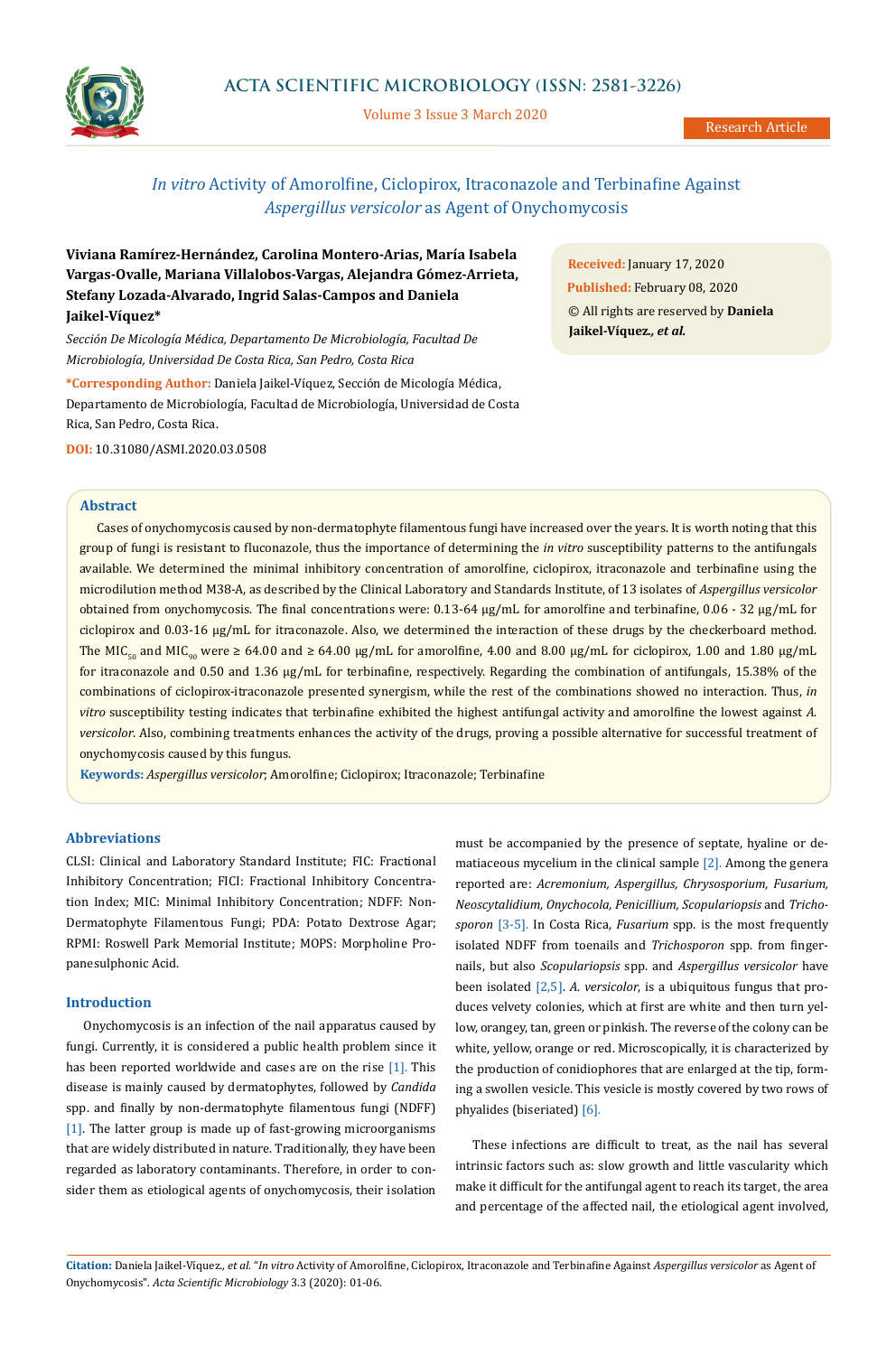coexistence of various fungi and non-compliance with treatment by patients [7-9]. Also, NDFF are usually resistant to the available treatments [3]. For example, *Scopulariopsis* sp. and *A. versicolor* are resistant, *in vitro*, to fluconazole and itraconazole [10,11] and *Fusarium* to itraconazole and terbinafine [12]. As a result, studies involving the determination of the antifungal activity of the different compounds against NDFF have increased, highlighting the importance of identifying the etiological agent of the condition in order to provide the best therapeutic option for the patients [13]. Thus, the present study aims to determine the *in vitro* susceptibility patterns of two systemic antifungal agents (itraconazole and terbinafine) and two topical treatments (amorolfine and ciclopirox) against isolates of *A. versicolor* obtained from onychomycosis.

# **Strains Materials and Methods**

A total of thirteen clinical isolates of *A. versicolor* were included in this study. The isolates were preserved at the Fungal Collection of the Section of Medical Mycology, School of Microbiology, University of Costa Rica. They were obtained from patients with onychomycosis from 2006 to 2016; it is worth noting that each isolate originated from a unique clinical specimen. All isolates were maintained in Czapek Dox Agar and Potato Dextrose Agar (PDA) (OX-OIDTM, Thermo Fisher Scientific, Waltham, Massachusetts, USA) at 20 - 25 °C.

#### **Preparation of the fungal inoculum**

The isolates were grown for 7 days at 20 - 25  $^{\circ}$ C in test tubes containing PDA. The conidia were collected by adding 5 mL of 85% sterile saline solution to the test tubes and then probing the colonies with the tip of a sterile Pasteur pipette. Conidia concentration was determined with a Neubauer hemocytometer (Hausser Scientific Horsham, PA, USA) and standardized to  $1\n-5 \times 10^6$  spores/mL. Suspensions were later diluted 1:50 in RPMI 1640 Medium (Roswell Park Memorial Institute) (Thermo Fisher Scientific, USA) (2  $\times$  10<sup>4</sup> – 1  $\times$  10<sup>5</sup> spores/mL). One hundred microliters of this suspension were added to the wells with the antifungal compounds. Hence, the final spore concentrations were  $1-5 \times 10^4$  spores/mL.

### **Antifungal agents**

The antifungal agents used in this study were: amorolfine, ciclopirox, itraconazole and terbinafine (Royal Pharm, Hanghou, China). They were obtained as standard powder and the stock solution was prepared in RPMI 1640 with glutamine and without bicarbonate, buffered to pH 7 with morpholine propanesulphonic acid (MOPS) to yield twice the final concentration required for the test.

### **Microdilution method**

The minimal inhibitory concentration (MIC) was determined by the microdilution method, according to the Clinical and Laboratory Standard Institute (CLSI) document M38-A [14]. The final concentrations were: amorolfine  $(0.13 - 64)$  μg/mL, ciclopirox  $(0.06 - 32)$ μg/mL, itraconazole (0.03 – 16) μg/mL and terbinafine (0.13 – 64) μg/mL. The quality control strains used were: *Candida krusei* ATCC 6258 and *Candida parapsilosis* ATCC 22019. Spectrophotometric readings were made at 72 hours of incubation at 450 nm with a Synergy HT (BioTek Instruments, Inc., Winooski, VT, USA). Geometric means, MIC ranges, MIC<sub>50</sub> and MIC<sub>90</sub> were calculated for each antifungal agent. The significant differences in mean values were determined by a one-way ANOVA test with Tukey post-test, using the program SPSS for Windows, version 20 (SPSS Inc., Chicago, Ill, USA). P-values < 0.05 were considered statistically significant.

#### **Drug synergy assay**

The *in vitro* drug interaction study was determined using the checkerboard titration method, as described previously [15]. Briefly, synergistic/additive/antagonist interactions of ciclopirox, itraconazole and terbinafine against *A. versicolor* were evaluated by determining MICs of the drugs alone and in combination in 96-well plates. Each combination was prepared so that the initial concentration of each drug was 4-fold the MIC. Serial dilutions were made in subsequent wells. 100 µL of the fungal inoculum (final conidia concentration of  $1 - 5 \times 10^4$  spores/mL) were added to each well. The plates were incubated at (20 - 25) °C for 72 hours and then read by spectrophotometry with a Synergy HT (Bio Tek Instruments, Inc., Winooski, VT, USA). The combination reductions in MICs were used to calculate the fractional inhibitory concentration (FIC). FIC indices (FICI) were interpreted as follows:  $\leq 0.5$ , synergism;  $> 0.5$ to < 4.0, no interaction/indifference; and  $\geq 4.0$ , antagonism [16]. All tests were performed in duplicate. FICI ranges were calculated for each antifungal combination. Finally, the significant differences in mean values between the MICs of alone and combined treatments and the differences between the FICI were determined by a oneway ANOVA test with Tukey post-test, using the program SPSS for Windows, version 20 (SPSS Inc., Chicago, Ill, USA). P-values < 0.05 were considered statistically significant.

# **Results and Discussion Determination of the minimal inhibitory concentration**

Resistance to treatment by NDFF, that produce onychomycosis, has led to numerous studies and different therapeutic schemes. In order to improve the treatment for this fungal group, we determined the *in vitro* susceptibility patterns of two systemic antifungal agents (itraconazole and terbinafine) and two topical treatments (amorolfine and ciclopirox) against isolates of *A. versicolor* obtained from onychomycosis. Table 1 shows the distribution of MICs for the 13 isolates. Statistically significant differences were found between the MIC averages of the drugs tested ( $F = 8753.73$ ; df = 3; p < 0.0001). As a result of these significant differences, a Tukey post-test was performed. This analysis grouped the treatments into

**Citation:** Daniela Jaikel-Víquez*., et al.* "*In vitro* Activity of Amorolfine, Ciclopirox, Itraconazole and Terbinafine Against *Aspergillus versicolor* as Agent of Onychomycosis". *Acta Scientific Microbiology* 3.3 (2020): 01-06.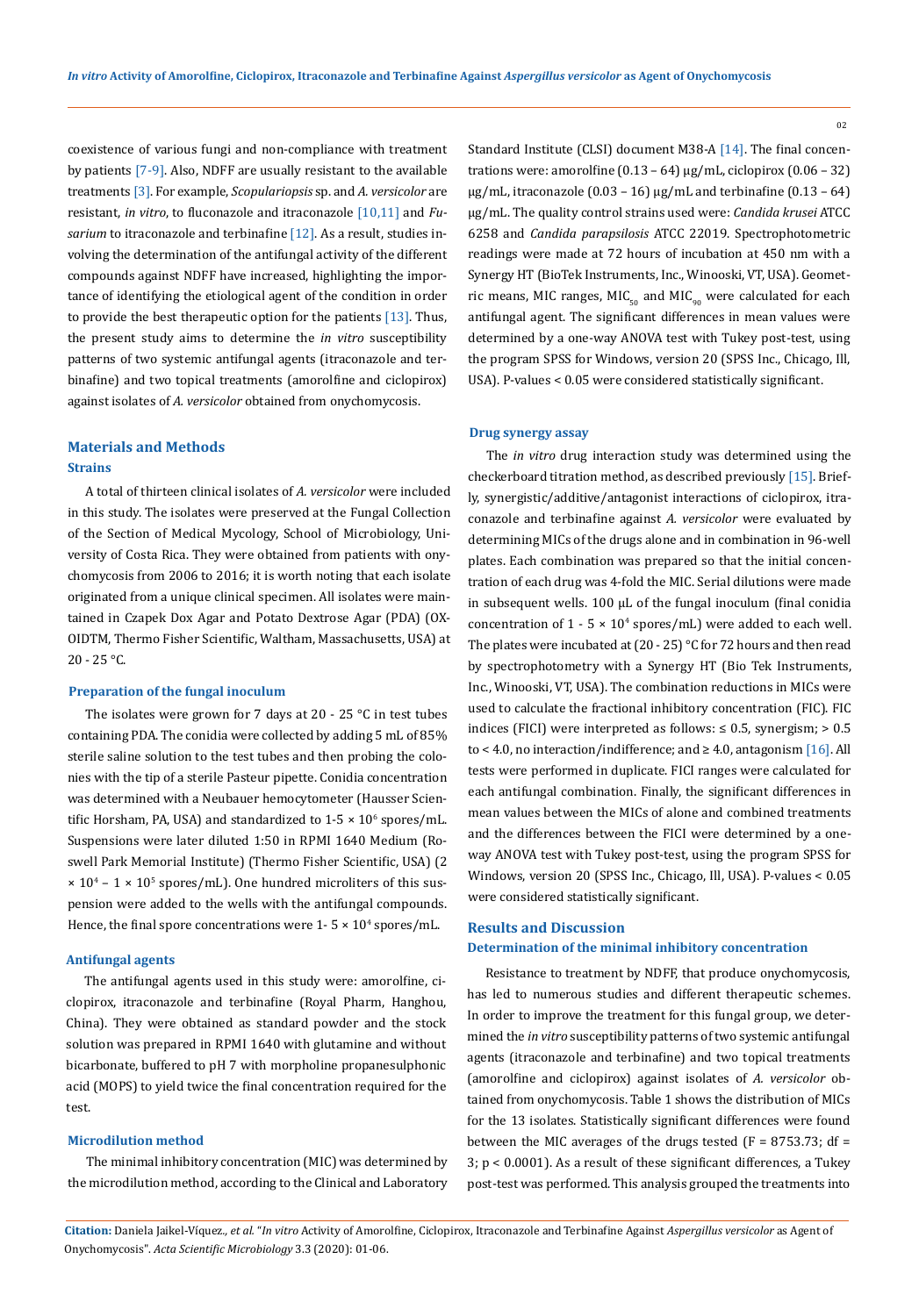| <b>Antifungal</b> | $MIC^{*} (\mu g/mL)$       |               |                   |                   |  |  |  |  |
|-------------------|----------------------------|---------------|-------------------|-------------------|--|--|--|--|
| agent             | <b>Geometric mean (SD)</b> | Range         | MIC <sub>50</sub> | MIC <sub>90</sub> |  |  |  |  |
| Amorolfine        | 64.00 ( $\pm$ 0.00)        |               | $\geq 64.00$      | $\geq 64.00$      |  |  |  |  |
| Ciclopirox        | 4.89 ( $\pm$ 2.30)         | 1.60-8.00     | 4.00              | 8.00              |  |  |  |  |
| Itraconazole      | $0.86 (\pm 0.50)$          | $0.13 - 2.00$ | 1.00              | 1.80              |  |  |  |  |
| Terbinafine       | $0.55$ ( $\pm$ 0.43)       | $0.13 - 1.60$ | 0.50              | 1.36              |  |  |  |  |

**Table 1:** *In vitro* susceptibility patterns of Costa Rican isolates of *A. versicolor* (n = 13) isolated from onychomycosis.

\*MIC: minimal inhibitory concentration.

three groups. In the first one, itraconazole and terbinafine were included, since they had the highest antifungal activity (lower MIC). On the other hand, the topical antifungals were grouped separately, in the other two groups.

In regard to the systemic treatments, a MIC<sub>50</sub> of 0.50  $\mu$ g/mL and a MIC<sub>00</sub> of 1.36  $\mu$ g/mL were obtained for terbinafine. These results are consistent with Torres., *et al.* (1998), since they reported a  $MIC_{50}$  of 0.25 µg/mL and a MIC<sub>90</sub> of 0.75 µg/mL by the broth microdilution method for12 isolates of *A. versicolor* obtained from onychomycosis in Spain  $[10]$ . This treatment is also effective against dermatophytes as shown by Díaz., *et al.* (2015) who studied 62 dermatophyte isolates from Chile obtaining MICs ranging from 0.03 to 0.06 µg/mL [17]. On the other hand, in the present study, seven of the isolates were resistant to itraconazole, with a  $MIC<sub>co</sub>$ of 1.00 µg/mL These results are in concordance with Torres., *et al.* (1998) that reported a 91.7% resistance to this compound. However, the MICs found in the present study are higher than those published by Chavez., *et al.* (2010) in Colombia, where the authors reported a MIC<sub>50</sub> of 0.38  $\mu$ g/mL for an isolate of *A. versicolor*, by using the E-Test® method [18] or by García-Martos., *et al.* (2005) from Spain, who reported a MIC<sub>50</sub> of 0.5  $\mu$ g/mL for five isolates of *A*. *versicolor*, by the microdilution method with Sensititre Yeast One® [19]. As previously stated, *Aspergillus* are environmental fungi, so it is considered that their development of resistance could be due to the use of pesticides in agriculture; in addition, cross-resistance has been observed with other azoles such as voriconazole and posaconazole. The most common resistance mechanism is a replacement of a leucine by a histidine at position 98, in the cyp51A gene [20-22]. Mechanisms of azole resistance have been reported in strains of *Aspergillus fumigatus*, including point mutations in two genes; cyp51A and cyp51B encoding for 14-α lanosterol demethylase. This mutation causes the loss of drug affinity at the catalytic site  $[23]$ . In addition, an increase in the number and activity of efflux pumps (ABC: ATP Binding Cassette and MFS: Mayor Facilitators Superfamily) have been described [24,25].

When it comes to topical treatments, the postulated antimycotic mechanism of action of ciclopirox is the chelation of polyvalent metal cations, especially iron ( $FE^{3+}$ ), which leads to the inhibition

of metal-dependent enzymes (cytochromes, catalases and peroxidases) [26]. For this drug, we obtained a MIC<sub>50</sub> of 4.00  $\mu$ g/mL and a MIC<sub>90</sub> of 8.00 µg/mL. To our knowledge, this is the first study which aims to determine the *in vitro* susceptibility of *A. versicolor* to ciclopirox. However, in 2017, Liu., *et al.* published a case report of a patient with primary cutaneous aspergillosis caused by *A. fumigatus* that was successfully treated with oral itraconazole and ciclopirox olamine ointment [27]. Finally, 100% of the isolates had a MIC  $\geq$  64.00 µg/mL for amorolfine. This data is consistent with Li., *et al.* (2004) who reported an isolate of *Aspergillus flavus* obtained from a patient with dermatomycosis with a MIC  $\geq$  64.00 µg/ mL for this drug. In the other hand, this antifungal agent has proven to be a possible therapeutic option for infections caused by dermatophytes such as *Trichophyton rubrum* (MIC<sub>50</sub> 0.01 μg/mL), *Trichophyton mentagrophytes* (MIC<sub>50</sub> 0.04 μg/mL) and *Epidermophyton floccosum* (MIC<sub>50</sub> 0.02 µg/mL) [28] and other NDFF like *Fusrium solani* (MIC<sub>50</sub> 1.25  $\mu$ g/mL) [12] and *Scopulariopsis* spp. (MIC<sub>50</sub> 0.13 µg/mL) [11].

03

#### **Drug synergy assay**

Tables 2 - 4 show the MICs of the antifungal drugs obtained after their combination with other treatments and the FICIs for the combinations studied. 15.38% of the combinations of ciclopiroxitraconazole presented synergism while the rest of the combinations showed no interaction. However, it is worth noting that, statistical differences were found between the geometric means of the MICs obtained for ciclopirox (F = 12,311; df = 2;  $p < 0.001$ ) and terbinafine ( $F = 5,127$ ; df = 2;  $p < 0,05$ ) when compared to the MICs obtained after the combination. In both cases, Tukey test grouped the MIC of the antifungal when tested alone in one group and the MICs in combination in another. In contrast, there were no statistical differences found between the MICs for itraconazole alone or in combination with terbinafine or ciclopirox ( $F = 3,007$ ; df = 2; p  $= 0.062$ ). Nevertheless, 53.85% (n = 7) of the isolates were resistant to itraconazole (MIC  $\geq 1,00 \mu g/mL$ ) when tested alone but only 15.39% (n = 2) were resistant when combined with terbinafine or ciclopirox. Finally, there were no statistical differences found between the FICI of the three combinations (F = 1,731; gl = 2; p = 0,191).

When analyzing the drug-drug interaction, through the FICI, within the results obtained in our research, a possible enhancing effect was found between the combinations itraconazole - terbinafine and ciclopirox – terbinafine and ciclopirox – itraconazole. In fact, synergism was found within the latter combination. Dorsthorst., *et al.* (2002) and Gupta (2003) obtained similar results to ours, the first obtained synergism for all strains of *A. fumigatus* subjected to the combination itraconazole - terbinafine [15] and Gupta synergism and/or additive  $(0.5 < FICI \le 1.00)$  reactions for the combinations ciclopirox – terbinafine and ciclopirox – itraconazole [29]. Like us, none of them obtained cases of antagonism [15,29]. The usage of antifungal combinations is beneficial for the patient since

**Citation:** Daniela Jaikel-Víquez*., et al.* "*In vitro* Activity of Amorolfine, Ciclopirox, Itraconazole and Terbinafine Against *Aspergillus versicolor* as Agent of Onychomycosis". *Acta Scientific Microbiology* 3.3 (2020): 01-06.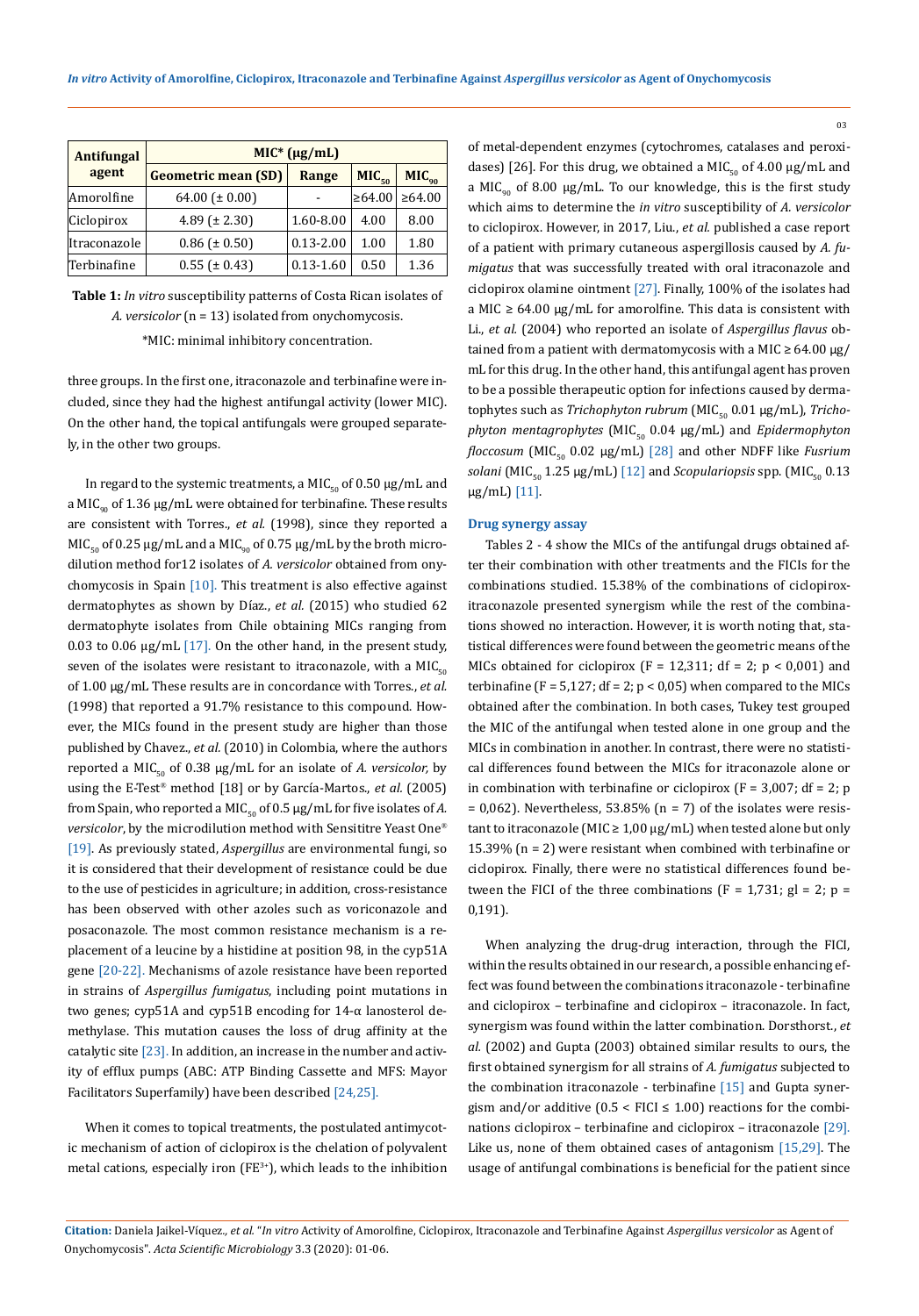| <b>Strain</b>   | <b>Antifungal</b><br>agent | MIC <sup>a</sup> of ITZ ( $\mu$ g/mL) |                                     | <b>Interaction</b> |                |                 | <b>Antifunga</b> |
|-----------------|----------------------------|---------------------------------------|-------------------------------------|--------------------|----------------|-----------------|------------------|
|                 |                            |                                       | Alone Combination FICI <sup>b</sup> |                    | <b>Type</b>    | <b>Strain</b>   | agent            |
|                 | AS VE 01 $ITZc + CICd$     | 0.50                                  | 0.50                                | 1.25               | No interaction | AS VE 01        | $CICc + ITZ$     |
|                 | $ITZ + TBe$                | 0.50                                  | 0.25                                | 1.00               | No interaction |                 | $CIC + TB$       |
| <b>AS VE 02</b> | $ITZ + CIC$                | 0.13                                  | 0.03                                | 0.48               | Synergy        | AS VE 02        | $CIC + ITZ$      |
|                 | $ITZ + TB$                 | 0.13                                  | 0.02                                | 0.65               | No interaction |                 | $CIC + TB$       |
| AS VE 03        | $ITZ + CIC$                | 1.00                                  | 1.00                                | 2.00               | No interaction | AS VE 03        | $CIC + ITZ$      |
|                 | $ITZ + TB$                 | 1.00                                  | 0.50                                | 0.63               | No interaction |                 | $CIC + TB$       |
| AS VE 04        | $ITZ + CIC$                | 1.00                                  | 0.50                                | 0.63               | No interaction | AS VE 04        | $CIC + ITZ$      |
|                 | $ITZ + TB$                 | 1.00                                  | 0.06                                | 0.56               | No interaction |                 | $CIC + TB$       |
| <b>AS VE 05</b> | ITZ + CIC                  | 2.00                                  | 1.00                                | 0.75               | No interaction | <b>AS VE 05</b> | CIC + ITZ        |
|                 | $ITZ + TB$                 | 2.00                                  | 2.00                                | 2.00               | No interaction |                 | $CIC + TB$       |
| <b>AS VE 06</b> | $ITZ + CIC$                | 0.50                                  | 0.25                                | 0.75               | No interaction | <b>AS VE 06</b> | $CIC + ITZ$      |
|                 | $ITZ + TB$                 | 0.50                                  | 1.00                                | 3.00               | No interaction |                 | $CIC + TB$       |
| <b>AS VE 07</b> | $ITZ + CIC$                | 0.50                                  | 0.13                                | 0.29               | Synergy        | AS VE 07        | $CIC + ITZ$      |
|                 | $ITZ + TB$                 | 0.50                                  | 0.50                                | 1.50               | No interaction |                 | $CIC + TB$       |
| <b>AS VE 08</b> | $ITZ + CIC$                | 1.50                                  | 0.75                                | 0.75               | No interaction | AS VE 08        | $CIC + ITZ$      |
|                 | $ITZ + TB$                 | 1.50                                  | 0.75                                | 0.62               | No interaction |                 | $CIC + TB$       |
| <b>AS VE 09</b> | ITZ + CIC                  | 1.00                                  | 0.50                                | 1.00               | No interaction | AS VE 09        | CIC + ITZ        |
|                 | $ITZ + TB$                 | 1.00                                  | 0.50                                | 1.01               | No interaction |                 | $CIC + TB$       |
| <b>AS VE 10</b> | $ITZ + CIC$                | 0.50                                  | 0.50                                | 0.63               | No interaction | <b>AS VE 10</b> | CIC + ITZ        |
|                 | $ITZ + TB$                 | 0.50                                  | 0.13                                | 0.76               | No interaction |                 | $CIC + TB$       |
| <b>AS VE 11</b> | $ITZ + CIC$                | 0.50                                  | 0.13                                | 0.76               | No interaction | AS VE 11        | $CIC + ITZ$      |
|                 | $ITZ + TB$                 | 0.50                                  | 0.25                                | 0.75               | No interaction |                 | $CIC + TB$       |
| <b>AS VE 12</b> | $ITZ + CIC$                | 1.00                                  | 0.13                                | 0.63               | No interaction | AS VE 12        | $CIC + ITZ$      |
|                 | $ITZ + TB$                 | 1.00                                  | 0.50                                | 1.00               | No interaction |                 | $CIC + TB$       |
| <b>AS VE 13</b> | $ITZ + CIC$                | 1.00                                  | 0.50                                | 0.63               | No interaction | AS VE 13        | $CIC + ITZ$      |
|                 | $ITZ + TB$                 | 1.00                                  | 0.50                                | 1.04               | No interaction |                 | $CIC + TB$       |

**Table 2:** Minimal inhibitory concentration of itraconazole alone and in combination with ciclopirox or terbinafine of Costa Rican isolates of *A. versicolor* (n = 13) isolated from onychomycosis

a MIC: minimal inhibitory concentration.

bFICI: fractional inhibitory concentration index. Drug interactions were classified as synergistic (FICI  $\leq$  0.5), no interaction (0.5 < FICI < 4) or antagonistic (FICI  $\geq$  4).

cITZ: Itraconazole.

dCIC: Ciclopirox.

eTB: Terbinafine.

| <b>Strain</b>   | <b>Antifungal</b> |      | $MICa$ of ITZ ( $\mu g/mL$ ) | <b>Interaction</b> |                |  |
|-----------------|-------------------|------|------------------------------|--------------------|----------------|--|
|                 | agent             |      | <b>Alone Combination</b>     | FICI <sup>b</sup>  | <b>Type</b>    |  |
| <b>AS VE 01</b> | $CICc + ITZd$     | 8.00 | 2.00                         | 1.25               | No interaction |  |
|                 | $CIC + TBe$       | 8.00 | 4.00                         | 1.00               | No interaction |  |
| AS VE 02        | CIC + ITZ         | 2.00 | 0.50                         | 0.48               | Synergy        |  |
|                 | $CIC + TB$        | 2.00 | 1.00                         | 0.65               | No interaction |  |
| <b>AS VE 03</b> | CIC + ITZ         | 6.00 | 6.00                         | 2.00               | No interaction |  |
|                 | $CIC + TB$        | 6.00 | 3.00                         | 0.75               | No interaction |  |
| AS VE 04        | $CIC + ITZ$       | 8.00 | 1.00                         | 0.63               | No interaction |  |
|                 | $CIC + TB$        | 8.00 | 4.00                         | 1.00               | No interaction |  |
| <b>AS VE 05</b> | CIC + ITZ         | 2.00 | 0.50                         | 0.75               | No interaction |  |
|                 | $CIC + TB$        | 2.00 | 1.00                         | 1.04               | No interaction |  |
| <b>AS VE 06</b> | $CIC + ITZ$       | 4.00 | 1.00                         | 0.75               | No interaction |  |
|                 | $CIC + TB$        | 4.00 | 2.00                         | 0.76               | No interaction |  |
| AS VE 07        | $CIC + ITZ$       | 8.00 | 0.25                         | 0.29               | Synergy        |  |
|                 | $CIC + TB$        | 8.00 | 4.00                         | 1.02               | No interaction |  |
| AS VE 08        | $CIC + ITZ$       | 4.00 | 1.00                         | 0.75               | No interaction |  |
|                 | $CIC + TB$        | 4.00 | 2.00                         | 1.02               | No interaction |  |
| AS VE 09        | CIC + ITZ         | 6.00 | 3.00                         | 1.00               | No interaction |  |
|                 | $CIC + TB$        | 6.00 | 3.00                         | 0.85               | No interaction |  |
| AS VE 10        | $CIC + ITZ$       | 4.00 | 0.50                         | 0.63               | No interaction |  |
|                 | $CIC + TB$        | 4.00 | 2.00                         | 0.63               | No interaction |  |
| <b>AS VE 11</b> | $CIC + ITZ$       | 4.00 | 2.00                         | 0.76               | No interaction |  |
|                 | CIC + TB          | 4.00 | 2.00                         | 0.76               | No interaction |  |
| AS VE 12        | CIC + ITZ         | 6.00 | 3.00                         | 0.63               | No interaction |  |
|                 | $CIC + TB$        | 6.00 | 0.19                         | 0.53               | No interaction |  |
| <b>AS VE 13</b> | CIC + ITZ         | 1.60 | 0.20                         | 0.63               | No interaction |  |
|                 | $CIC + TB$        | 1.60 | 0.80                         | 0.58               | No interaction |  |

**Table 3:** Minimal inhibitory concentration of ciclopirox alone and in combination with itraconazole or terbinafine of Costa Rican isolates of *A. versicolor* (n = 13) isolated from onychomycosis

a MIC: minimal inhibitory concentration

bFICI: fractional inhibitory concentration index. Drug interactions were classified as synergistic (FICI  $\leq$  0.5), no interaction (0.5 < FICI < 4) or antagonistic (FICI  $\geq$  4).

> cCIC: Ciclopirox dITZ: Itraconazole eTB: Terbinafine.

**Citation:** Daniela Jaikel-Víquez*., et al.* "*In vitro* Activity of Amorolfine, Ciclopirox, Itraconazole and Terbinafine Against *Aspergillus versicolor* as Agent of Onychomycosis". *Acta Scientific Microbiology* 3.3 (2020): 01-06.

04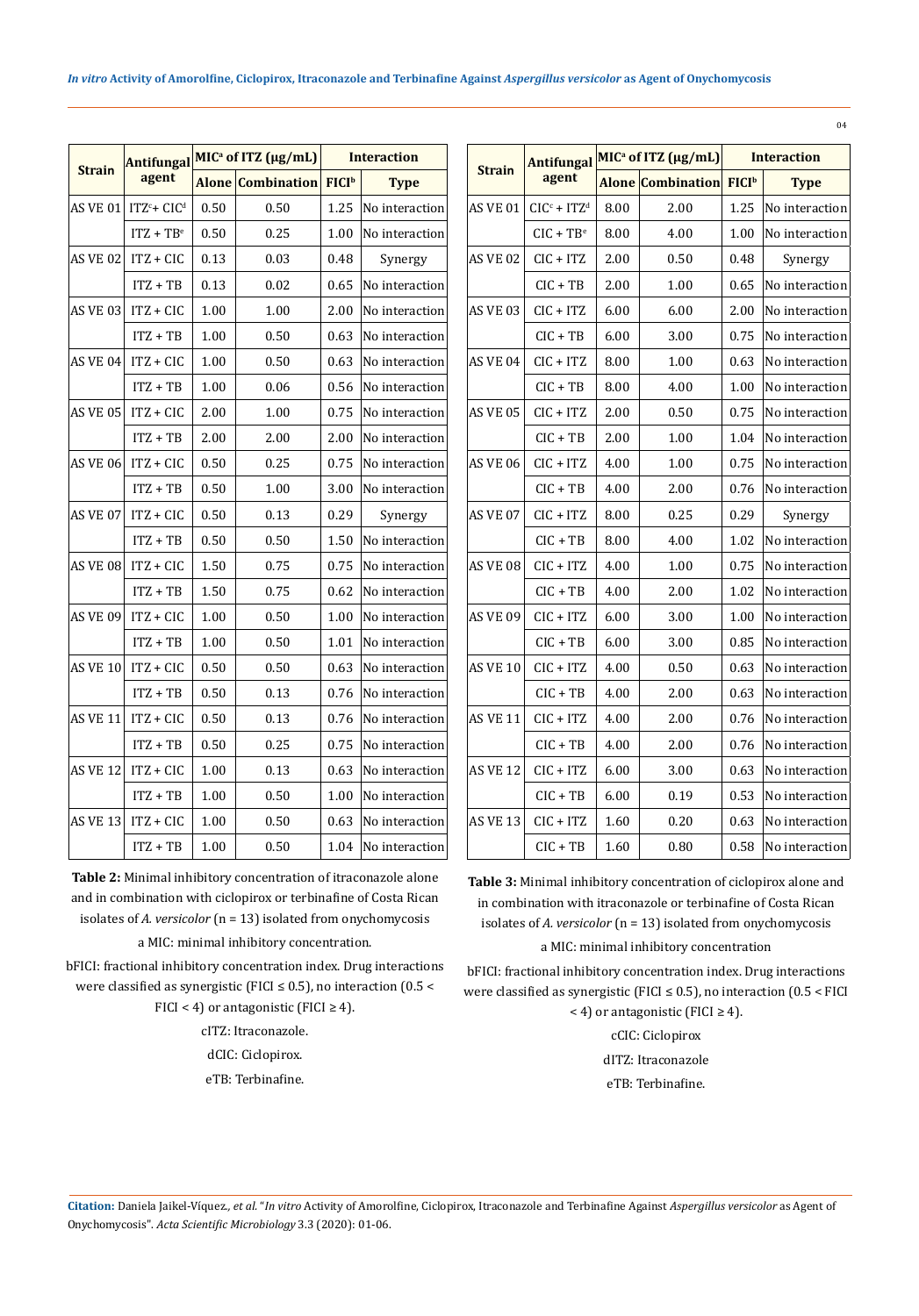|                 | <b>Antifungal</b> |                          | MIC <sup>a</sup> of ITZ (µg/mL) | <b>Interaction</b>       |                |  |
|-----------------|-------------------|--------------------------|---------------------------------|--------------------------|----------------|--|
| <b>Strain</b>   | agent             | <b>Alone Combination</b> |                                 | <b>FICI</b> <sup>b</sup> | <b>Type</b>    |  |
| <b>AS VE 01</b> | $TBc + CICd$      | 0.50                     | 0.25                            | 1.00                     | No interaction |  |
|                 | $TB + ITZe$       | 0.50                     | 0.25                            | 1.00                     | No interaction |  |
| AS VE 02        | $TB + CIC$        | 0.13                     | 0.02                            | 0.65                     | No interaction |  |
|                 | $TB + ITZ$        | 0.13                     | 0.07                            | 0.65                     | No interaction |  |
| <b>AS VE 03</b> | $TB + CIC$        | 1.00                     | 0.25                            | 0.75                     | No interaction |  |
|                 | $TB + ITZ$        | 1.00                     | 0.13                            | 0.63                     | No interaction |  |
| AS VE 04        | $TB + CIC$        | 0.50                     | 0.25                            | 1.00                     | No interaction |  |
|                 | $TB + ITZ$        | 0.50                     | 0.25                            | 0.56                     | No interaction |  |
| <b>AS VE 05</b> | $TB + CIC$        | 0.13                     | 0.07                            | 1.04                     | No interaction |  |
|                 | $TB + ITZ$        | 0.13                     | 0.13                            | 2.00                     | No interaction |  |
| <b>AS VE 06</b> | $TB + CIC$        | 0.50                     | 0.13                            | 0.76                     | No interaction |  |
|                 | $TB + ITZ$        | 0.50                     | 0.50                            | 3.00                     | No interaction |  |
| <b>AS VE 07</b> | TB + CIC          | 0.50                     | 0.26                            | 1.02                     | No interaction |  |
|                 | $TB + ITZ$        | 0.50                     | 0.25                            | 1.50                     | No interaction |  |
| <b>AS VE 08</b> | $TB + CIC$        | 0.25                     | 0.13                            | 1.02                     | No interaction |  |
|                 | TB + ITZ          | 0.25                     | 0.03                            | 0.62                     | No interaction |  |
| AS VE 09        | TB + CIC          | 0.38                     | 0.13                            | 0.85                     | No interaction |  |
|                 | $TB + ITZ$        | 0.38                     | 0.19                            | 1.01                     | No interaction |  |
| <b>AS VE 10</b> | $TB + CIC$        | 1.00                     | 0.13                            | 0.63                     | No interaction |  |
|                 | $TB + ITZ$        | 1.00                     | 0.50                            | 0.76                     | No interaction |  |
| <b>AS VE 11</b> | TB + CIC          | 0.50                     | 0.13                            | 0.76                     | No interaction |  |
|                 | $TB + ITZ$        | 0.50                     | 0.13                            | 0.75                     | No interaction |  |
| <b>AS VE 12</b> | $TB + CIC$        | 1.60                     | 0.80                            | 0.53                     | No interaction |  |
|                 | $TB + ITZ$        | 1.60                     | 0.80                            | 1.00                     | No interaction |  |
| <b>AS VE 13</b> | TB + CIC          | 0.13                     | 0.01                            | 0.58                     | No interaction |  |
|                 | $TB + ITZ$        | 0.13                     | 0.07                            | 1.04                     | No interaction |  |

**Table 4:** Minimal inhibitory concentration of terbinafine alone and in combination with ciclopirox or itraconazole of Costa Rican isolates of *A. versicolor* (n = 13) isolated from onychomycosis

a MIC: minimal inhibitory concentration

bFICI: fractional inhibitory concentration index. Drug interactions were classified as synergistic (FICI  $\leq$  0.5), no interaction (0.5  $<$ FICI < 4) or antagonistic (FICI  $\geq$  4).

c TB: Terbinafine

d CIC: Ciclopirox

e ITZ: Itraconazole.

this therapeutical scheme may reduce toxicity and the development of resistance [30].

# **Conclusion**

*In vitro* susceptibility testing indicates that terbinafine exhibits the highest antifungal activity and amorolfine the lowest against *A. versicolor.* Also, combining treatments enhances the activity of the drugs, proving a possible alternative for successful treatment of onychomycosis caused by this fungus.

### **Acknowledgements**

The study was funded by the Vicerrectoría de Investigación, Universidad de Costa Rica, project B8118.

# **Conflict of Interest**

The authors declare that there is no conflict of interest involved in this article.

### **Bibliography**

- 1. [Pérez JE. "La onicomicosis: de sus implicaciones cosméticas a](http://www.scielo.org.co/scielo.php?script=sci_arttext&pid=S1657-95502011000100001)  [las dificultades en su tratamiento".](http://www.scielo.org.co/scielo.php?script=sci_arttext&pid=S1657-95502011000100001) *Biosalud* 10.1 (2011): 5-6.
- 2. Salas-Campos I., *et al*[. "Agentes etiológicos de onicomicosis di](https://www.scielo.sa.cr/scielo.php?script=sci_arttext&pid=S0001-60022012000200008)[agnosticadas en el laboratorio de micología médica de la Uni](https://www.scielo.sa.cr/scielo.php?script=sci_arttext&pid=S0001-60022012000200008)versidad de Costa Rica". *[Acta Médica Costarricense](https://www.scielo.sa.cr/scielo.php?script=sci_arttext&pid=S0001-60022012000200008)* 54.2 (2012): [114-118.](https://www.scielo.sa.cr/scielo.php?script=sci_arttext&pid=S0001-60022012000200008)
- 3. Asbati M., *et al*[. "Onicomicosis por hongos no dermatofitos: Es](http://ve.scielo.org/scielo.php?script=sci_arttext&pid=S1315-25562002000200011)tudio retrospectivo en 4 años". *[Revista de la Sociedad Venezo](http://ve.scielo.org/scielo.php?script=sci_arttext&pid=S1315-25562002000200011)[lana de Microbiología](http://ve.scielo.org/scielo.php?script=sci_arttext&pid=S1315-25562002000200011)* 22.2 (2002): 147-152.
- 4. Mügge C., *et al*[. "Causative agents of onychomycosis a retro](https://www.researchgate.net/publication/7154825_Causative_agents_of_onychomycosis_-_A_retrospective_study)spective study". *[Journal der Deutschen](https://www.researchgate.net/publication/7154825_Causative_agents_of_onychomycosis_-_A_retrospective_study) Dermatologischen Gesellschaft* [4.3 \(2006\): 218-227.](https://www.researchgate.net/publication/7154825_Causative_agents_of_onychomycosis_-_A_retrospective_study)
- 5. Salas-Campos I., *et al*[. "Onicomicosis por hongos fuliginosos".](https://www.scielo.sa.cr/scielo.php?script=sci_arttext&pid=S0001-60022009000400010)  *[Acta Médica Costarricense](https://www.scielo.sa.cr/scielo.php?script=sci_arttext&pid=S0001-60022009000400010)* 51.4 (2009): 241-244.
- 6. Gross-Martínez NT., *et al*. "Métodos diagnósticos en micología médica". 1st ed. San José: Editorial UCR (2012).
- 7. Llambrich A., *et al*[. "Tratamiento actual de las onicomicosis".](http://www.reviberoammicol.com/2002-19/127129.pdf)  *[Revista Iberoamericana de Micología](http://www.reviberoammicol.com/2002-19/127129.pdf)* 19 (2002): 127-129.
- 8. Escobar M., *et al*[. "Onicomicosis por hongos ambientales no](http://www.reviberoammicol.com/2003-20/006010.pdf)  dermatofitos". *[Revista Iberoamericana de Micología](http://www.reviberoammicol.com/2003-20/006010.pdf)* 20 (2003): [6-10.](http://www.reviberoammicol.com/2003-20/006010.pdf)
- 9. Carrillo-Muñoz A., *et al*[. "Antifúngicos para el tratamiento de](http://www.reviberoammicol.com/2010-27/049056.pdf)  las micosis ungueales". *[Revista Iberoamericana de Micología](http://www.reviberoammicol.com/2010-27/049056.pdf)* 27 [\(2010\): 49-56.](http://www.reviberoammicol.com/2010-27/049056.pdf)
- 10. Torres-Rodríguez JM., *et al*[. "Aspergillus versicolor as cause of](https://onlinelibrary.wiley.com/doi/abs/10.1111/j.1468-3083.1998.tb00949.x)  [onychomycosis: report of 12 cases and susceptibility testing to](https://onlinelibrary.wiley.com/doi/abs/10.1111/j.1468-3083.1998.tb00949.x)  antifungal drugs". *[Journal of the European Academy of Derma](https://onlinelibrary.wiley.com/doi/abs/10.1111/j.1468-3083.1998.tb00949.x)[tology and Venereology](https://onlinelibrary.wiley.com/doi/abs/10.1111/j.1468-3083.1998.tb00949.x)* 11.1 (1998): 25-31.
- 11. Barrantes-Ortiz N., *et al*[. "Susceptibilidad in vitro a antifún](https://dermatologiarevistamexicana.org.mx/article/susceptibilidad-in-vitro-a-antifungicos-de-aislamientos-de-scopulariopsis-sp-provenientes-de-onicomicosis/)[gicos de aislamientos de Scopulariopsis sp. provenientes de](https://dermatologiarevistamexicana.org.mx/article/susceptibilidad-in-vitro-a-antifungicos-de-aislamientos-de-scopulariopsis-sp-provenientes-de-onicomicosis/)  onicomicosis". *[Dermatología Revista](https://dermatologiarevistamexicana.org.mx/article/susceptibilidad-in-vitro-a-antifungicos-de-aislamientos-de-scopulariopsis-sp-provenientes-de-onicomicosis/) México* 63.3 (2019): 261- [267.](https://dermatologiarevistamexicana.org.mx/article/susceptibilidad-in-vitro-a-antifungicos-de-aislamientos-de-scopulariopsis-sp-provenientes-de-onicomicosis/)
- 12. Sequeira-Oviedo PM., *et al*[. "Susceptibilidad antimicrobiana de](https://www.researchgate.net/publication/330290147_Susceptibilidad_antimicrobiana_de_los_aislamientos_de_Fusarium_solani_provenientes_de_onicomicosis)  [los aislamientos de Fusarium solani provenientes de onicomi](https://www.researchgate.net/publication/330290147_Susceptibilidad_antimicrobiana_de_los_aislamientos_de_Fusarium_solani_provenientes_de_onicomicosis)cosis". *[Dermatología Revista](https://www.researchgate.net/publication/330290147_Susceptibilidad_antimicrobiana_de_los_aislamientos_de_Fusarium_solani_provenientes_de_onicomicosis) México* 61.3 (2017): 197-205.

**Citation:** Daniela Jaikel-Víquez*., et al.* "*In vitro* Activity of Amorolfine, Ciclopirox, Itraconazole and Terbinafine Against *Aspergillus versicolor* as Agent of Onychomycosis". *Acta Scientific Microbiology* 3.3 (2020): 01-06.

05